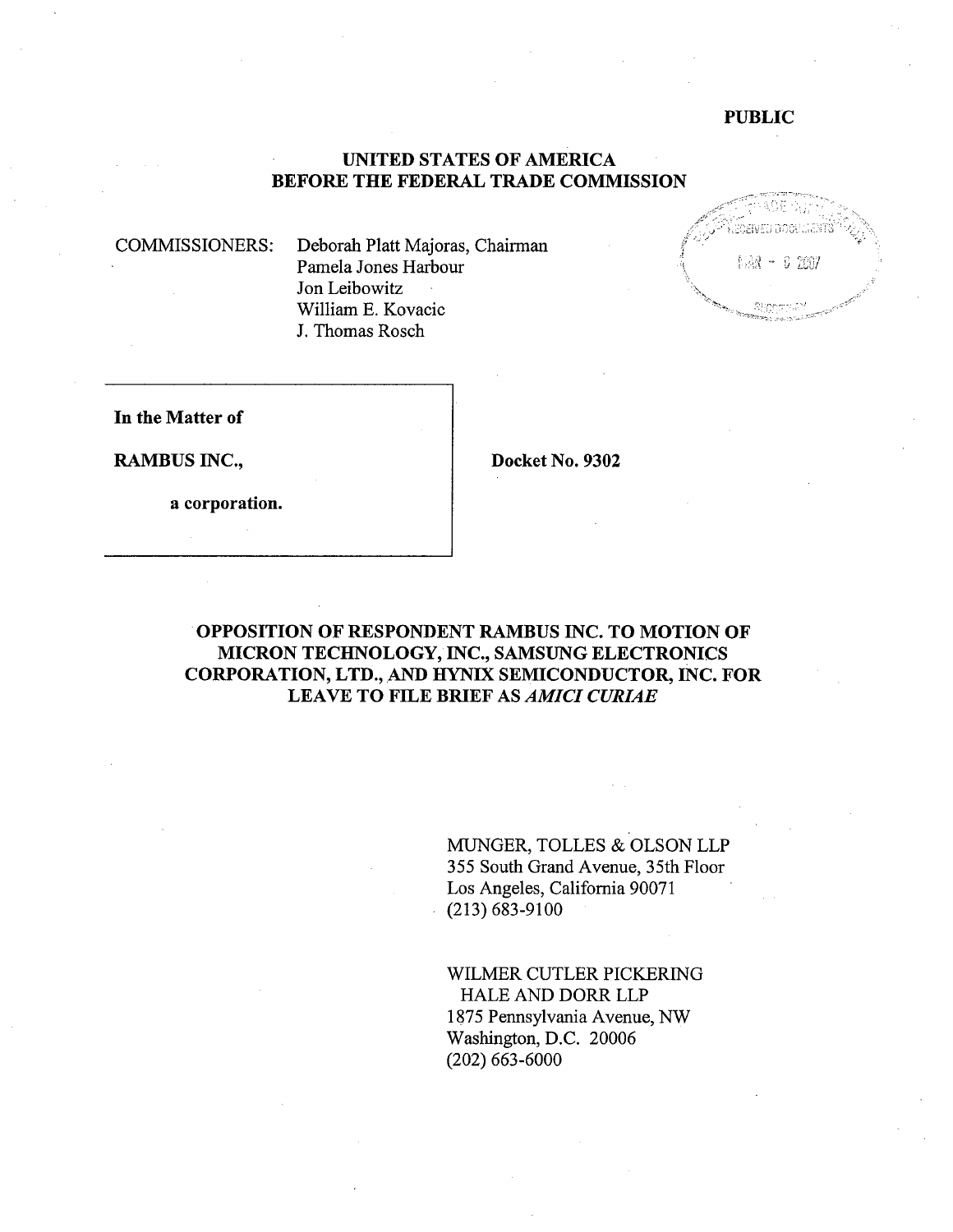Respondent Rambus Inc. ("Rambus") respectfully submits this Opposition to the Motion by Micron Technology, Inc., Samsung Electronics Corporation, Ltd. , and Hynix Semiconductor Inc. for Leave to File Brief as Amici Curiae. The Commission should reject the amicus briefthat these companies (collectively, "Amici") seek to fie because it is untimely and because it fails to meet the Commission's criteria for amicus briefs. Should the Commission accept the proposed amicus brief, Rambus moves for leave to file a supplemental response to that brief. That proposed supplemental response, along with an accompanying motion, is fied herewith.

#### I. . AMICI'S BRIEF SHOULD BE REJECTED AS UNTIMELY.

Amici purport to submit their brief pursuant to Rule  $3.52(j)$  of the Commission's Rules of Practice, 16 C.F.R. § 3.52(j). It is far from clear that Rule 3.52(j) even allows amicus briefs in opposition to a petition for reconsideration.<sup>1</sup> Even if Rule 3.52(j) does allow such amicus briefs, however, the proposed amicus brief should be rejected because it is untimely. Rule 3.52(j) states:

Except as otherwise permitted by the Commission, an amicus curiae shall file its brief within the time allowed the parties whose position as to affirmance or reversal the amicus brief will support. The Commission shall grant leave for a later filing only for cause shown....

Rambus fied its petition for reconsideration and served it upon all paries on February 16, 2007. Rule 3.55 provides that "(aJny party desiring to oppose such a petition shall fie an answer thereto within ten (10) days after service upon him of the petition." In accordance with Rule

Rule 3.52(j) provides that an amicus curae may seek leave to fie a brief concerning a party's appeal of an *initial decision* to the Commission; it does not state that an amicus may file a brief opposing a party's petition for reconsideration under Rule 3.55. Rule 3.55, in turn, addresses only the procedures by which a "party" may oppose a petition for reconsideration; it says nothing about amicus fiings at all.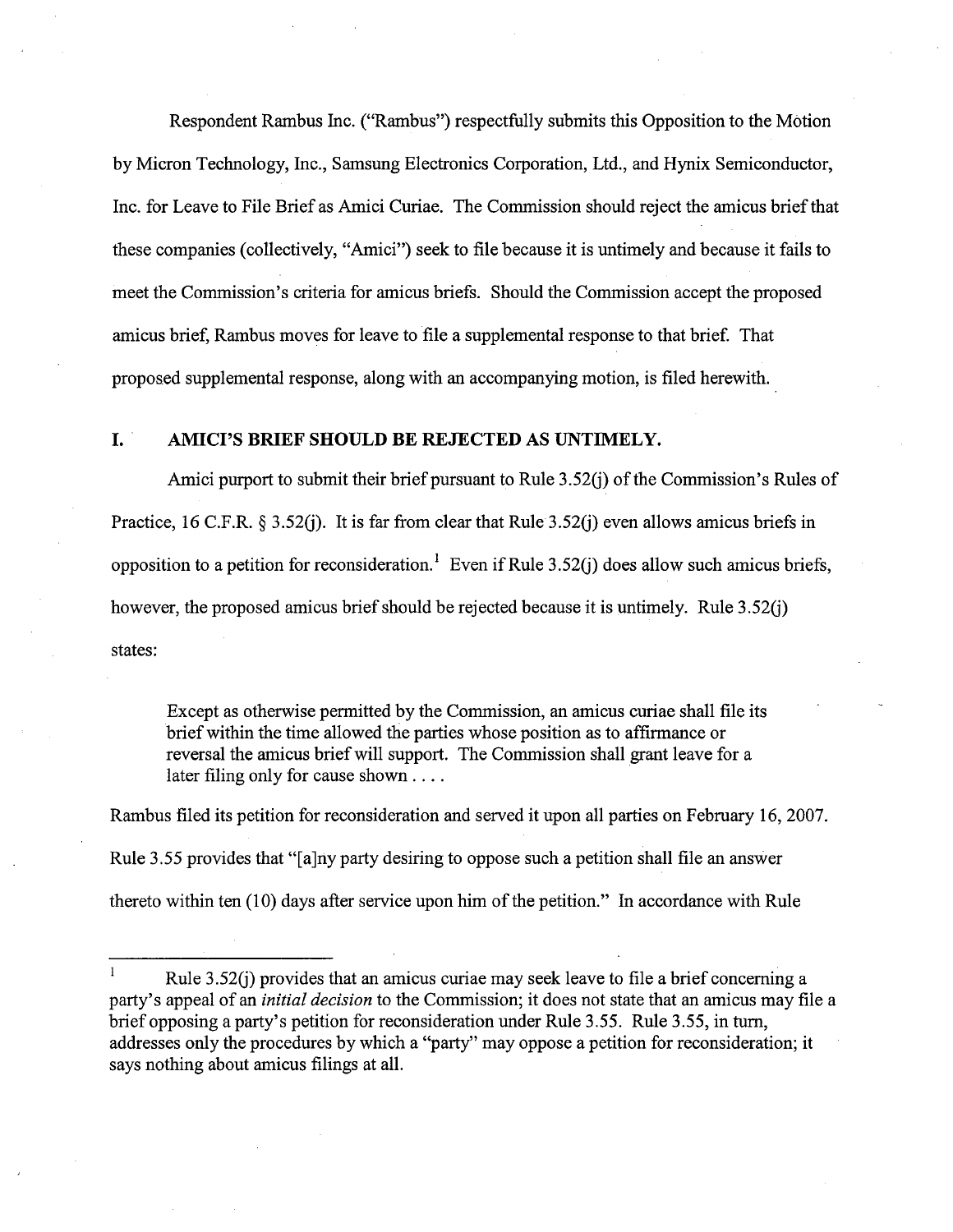3.55, Complaint Counsel filed its Response to Rambus's petition on February 26, 2007. If Rule 3.52(j) does allow Amici to respond to Rambus's petition for reconsideration, then they should have filed their brief on the same date. But the Amici did not file their brief until March 1, 2007—three days later. Under Rule 3.52(j), such a late filing may be accepted only "for cause shown." But Amici do not even *attempt* to show that they have "cause" for their late filing. The Commission should therefore reject their brief as untimely. See Order Denying Motion for Leave to File Brief Amicus Curiae, In re North Texas Specialty Physicians, No. 9312, 2005 WL 1541535 (F.T.C. June 7, 2005).

### II. AMICI NEITHER EXPLAIN WHY THEIR BRIEF IS "DESIRABLE," AS REQUIRED BY RULE 3.52(j), NOR DISCUSS ANY "PRACTICAL INDUSTRY EXPERIENCE" THAT WOULD AID THE COMMISSION.

Amici also fail to satisfy the requirement of Rule 3.52(j) that they "state the reasons why (their brief) is desirable." Amici appear to have fied their brief in response to a statement in Complaint Counsel's Response to Rambus's Petition for Reconsideration (CC Response) suggesting that "industry members may also wish to fie comments to bring additional practical industry experience to bear on the issues raised by Rambus." CC Response 2. Amici's brief, however, is devoid of any discussion of "practical industry experience" that might have any relevance to the issues raised in Rambus's petition for reconsideration. Instead, the amicus brief largely repeats the points already made by Complaint Counsel. The brief claims, among other things, that: (1) the Order prohibits collection of fees and damages for pre-Order use and infringement of Rambus's patents; (2) the Commission has remedial authority to issue such a prohibition; (3) relying on the plain language of the Order would make the Order ineffectual; (4) relying on the plain language of the Order would create incentives for respondent companies to resist FTC enforcement actions; (5) Rambus's proposed modifications of the Order are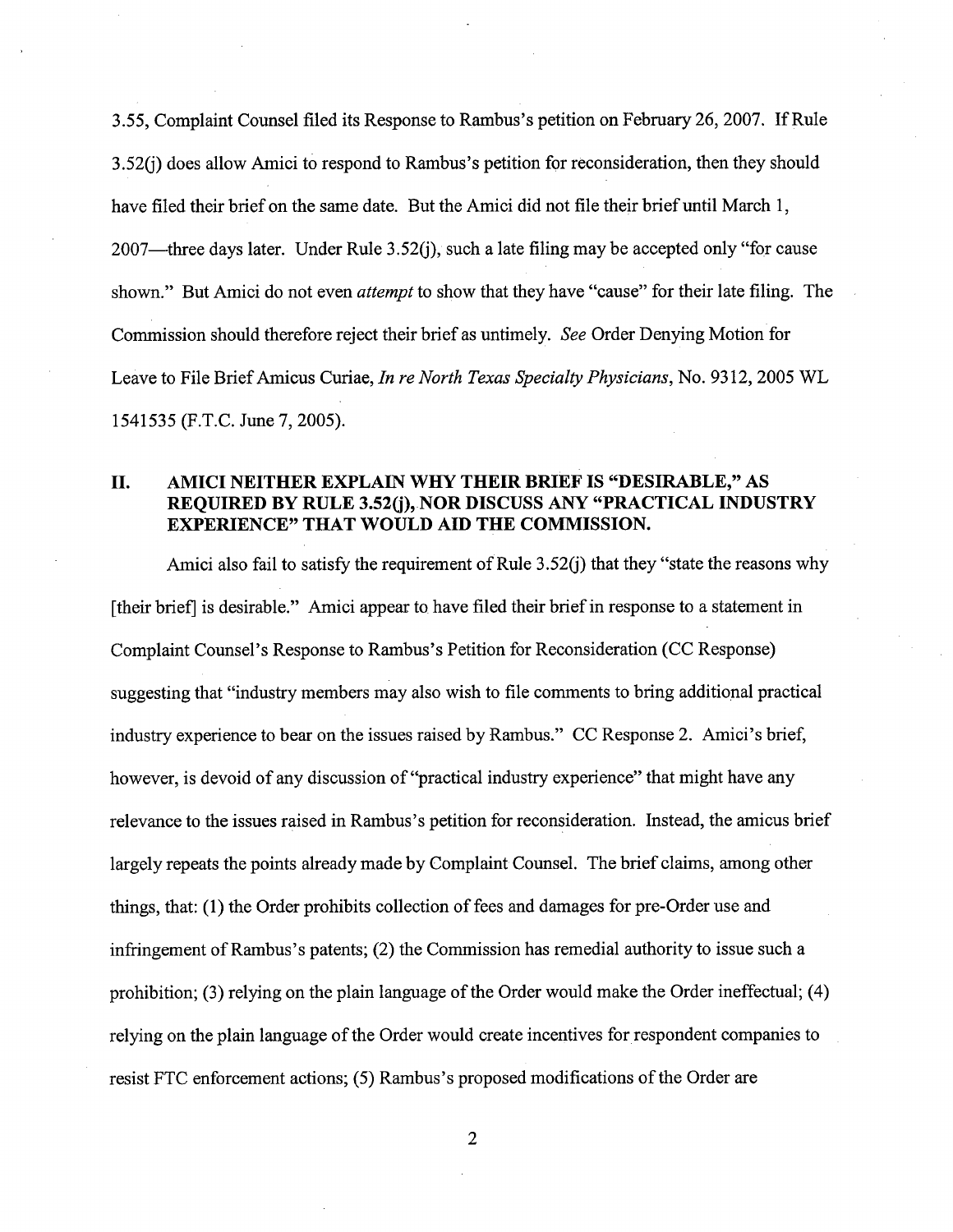unwarranted; and (6) the Order should not be stayed pending appeal. These points duplicate Complaint Counsel's presentation, and none of them relates to or relies upon the Amici's "practical experience" in the industry. Accordingly, the brief should be rejected as needlessly repetitive of Complaint Counsel's filings.

#### **CONCLUSION**

For the foregoing reasons, the Commission should deny the Amici's Motion for Leave to File Brief as Amici Curiae. Alternatively, if the Commission grants the Amici's motion, Rambus requests that the Commission grant Rambus's motion for leave to file a response to that brief, which is fied herewith.

Respectfully submitted

Gregory P. Stone Steven M. Perry MUGER, TOLLES & OLSON LLP 355 South Grand Avenue, 35th Floor Los Angeles, California 90071-1560 (213) 683-9100

A. Douglas Melamed Paul R.Q. Wolfson WILMER CUTLER PICKERING HALE AND DORR LLP 1875 Pennsylvania Avenue, N. Washington, D.C. 20006 (202) 663-6000

Attorneys for Respondent Rambus Inc.

March 9, 2007